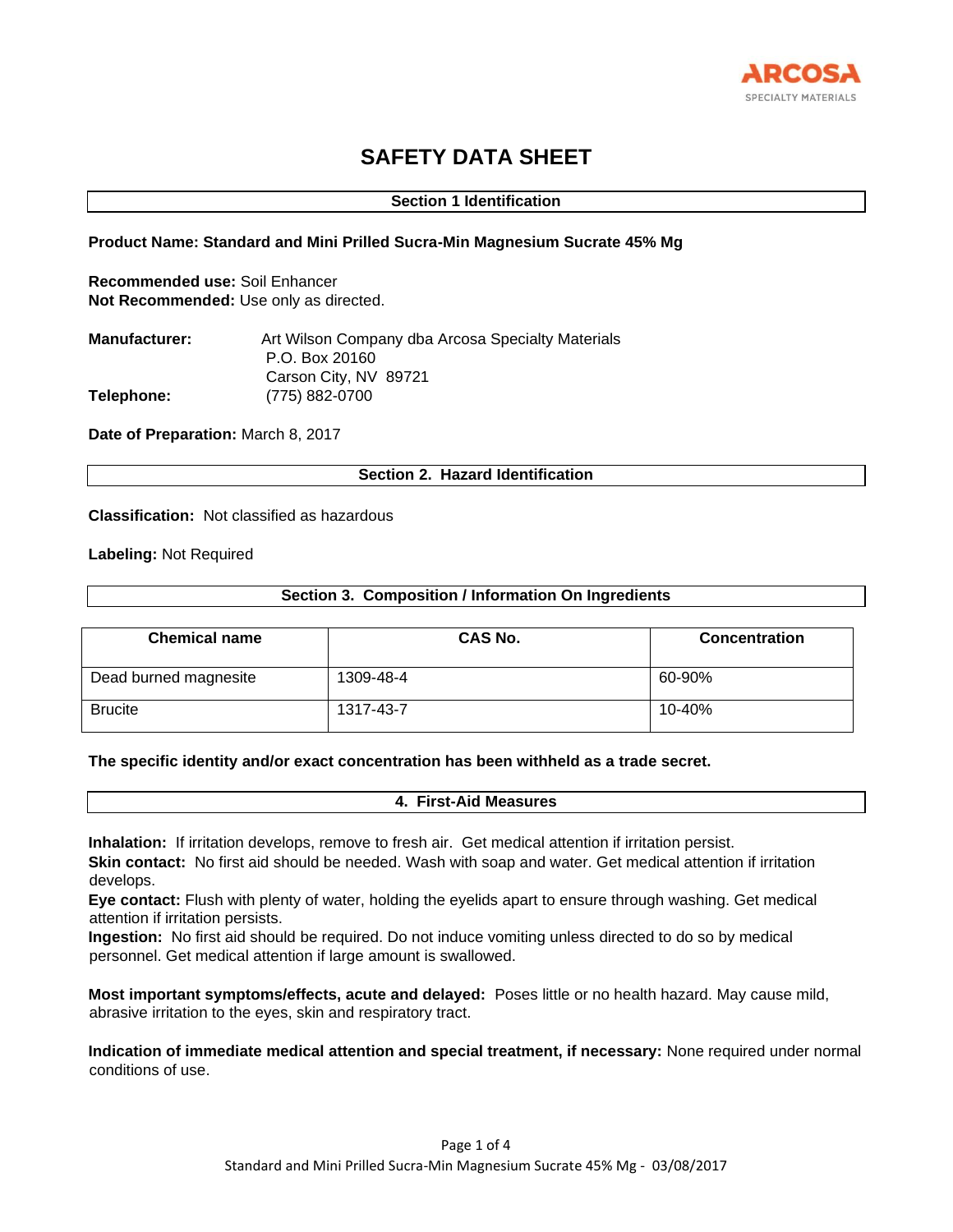

# **Section 5. Fire-Fighting Measures**

**Suitable (and unsuitable) extinguishing media:** Use media appropriate for the surrounding fire. Cool fire exposed container with water.

**Specific hazards arising from the chemical:** This material is not combustible and presents no fire hazard.

**Special protective equipment and precautions for fire-fighters:** Firefighters should wear positive pressure self-contained breathing apparatus and full protective clothing.

Page 1 of 6

# **Section 6. Accidental Release Measures**

**Personal precautions, protective equipment, and emergency procedures:** Wear appropriate protective equipment. Avoid creating and breathing dust.

**Environmental hazards:** Avoid unintentional release to the environment.

**Methods and materials for containment and cleaning up:** Sweep or vacuum spilled material and place into a container for reuse or disposal.

# **7. Handling and Storage**

**Precautions for safe handling:** Avoid contact with the eyes. Avoid creating and breathing dust.

**Conditions for safe storage, including any incompatibilities:** Keep containers closed when not in use.

# **Section 8. Exposure Controls / Personal Protection**

#### **Exposure guidelines:**

| Dead burned magnesite (as magnesium oxide) | 15 mg/m3 TWA OSHA PEL (total particulate)<br>10 mg/m3 TWA ACGIH TLV (inhalable fraction) |
|--------------------------------------------|------------------------------------------------------------------------------------------|
| <b>Brucite</b>                             | None Established                                                                         |

#### **Appropriate engineering controls:**

**Engineering Controls:** Good outdoor ventilation should be adequate under normal conditions.

# **Individual protection measures, such as personal protective equipment:**

**Respiratory protection:** In operations where the occupational exposure limits are exceeded, a NIOSH approved respirator with dust/mist cartridges or supplied air respirator should be used. Respirator selection and use should be based on contaminant type, form and concentration. Follow applicable regulations and good Industrial Hygiene practice.

**Eye protection:** Follow facility requirements. Dust goggles recommended for dusty conditions. **Skin protection:** Abrasive resistant gloves are recommended to prevent skin abrasions. **Other:**  None required.

#### **Section 9. Physical and Chemical Properties**

**Appearance:** Black pellets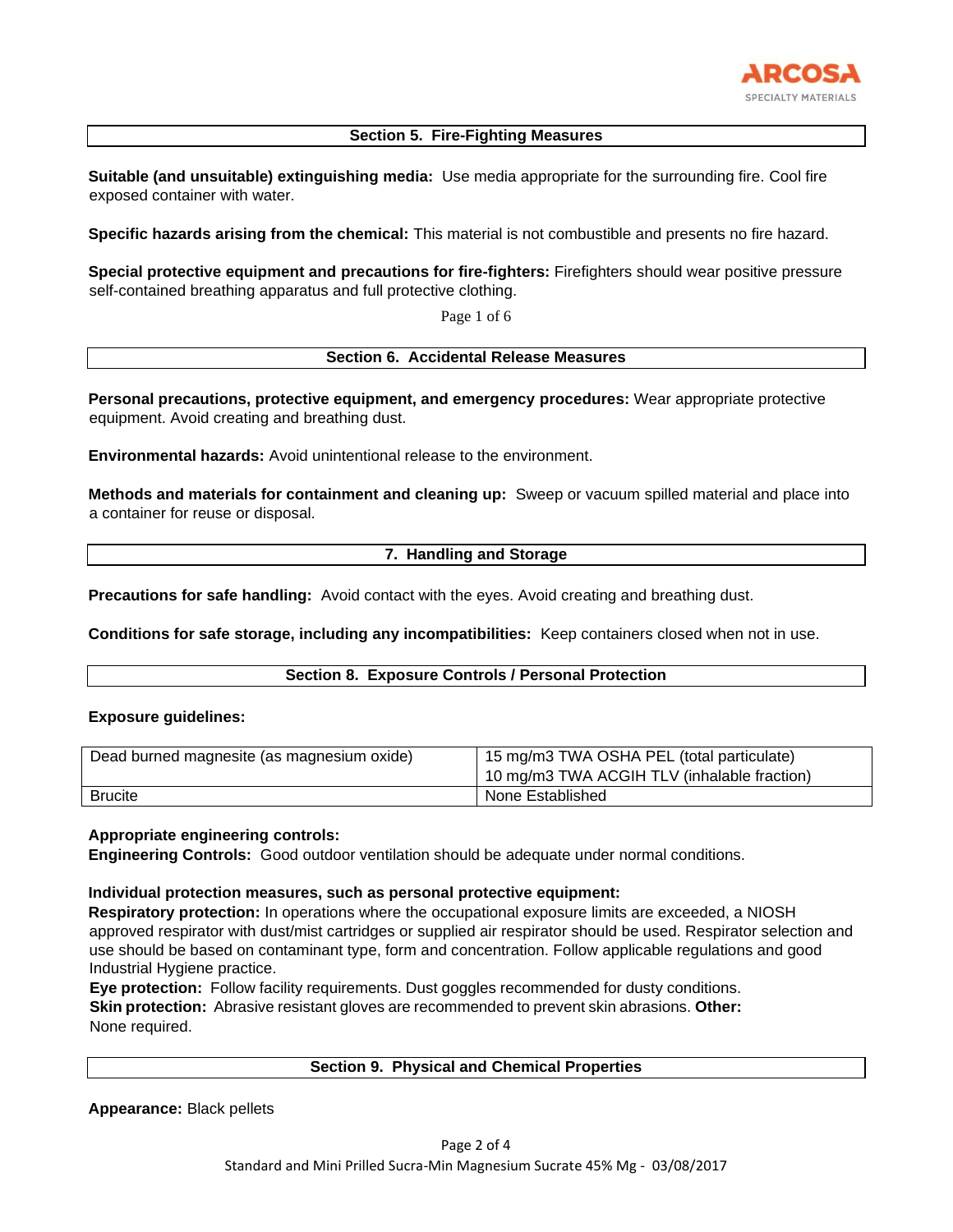

# **Odor:** Odorless

| Odor threshold: Not applicable                        | pH: Not applicable                        |
|-------------------------------------------------------|-------------------------------------------|
| Melting Point/Freezing Point: >2372°F />1300°C        | <b>Boiling point: Not applicable</b>      |
| Flash point: Not applicable                           | Evaporation rate: Not applicable          |
| Flammability (solid, gas):                            |                                           |
| Flammable limits: LEL: Not applicable                 | <b>UEL:</b> Not applicable                |
| Vapor pressure: Not applicable                        | Vapor density: Not applicable             |
| Relative density: 103 lb./ft <sup>3</sup>             | <b>Solubility in Water: Slight</b>        |
| Partition coefficient: n-ctanol/water: Not applicable | Auto-ignition temperature: Not applicable |
| <b>Decomposition Temperature: Not available</b>       | Viscosity: Not applicable                 |

# **Section 10. Stability and Reactivity**

**Reactivity:** Not reactive **Chemical stability:** Stable under normal conditions. **Possibility of hazardous reactions:** None known. **Conditions to avoid:** None known. **Incompatible materials:** Avoid strong acids. **Hazardous decomposition products:** None known.

# **Section 11. Toxicological Information**

**Likely routes of exposure:** 

**Inhalation:** Inhalation of dust may cause mild irritation of mucous membranes and upper respiratory tract. **Ingestion:** Swallowing large amounts may cause gastric upset and nausea. **Skin contact:** No adverse effects are expected. May cause mechanical irritation. **Eye contact**: Dust may cause mechanical irritation with redness and tearing.

**Chronic effects:** No adverse effects expected.

**Germ Cell Mutagenicity:** This product is not expected to cause germ cell mutagenicity.

**Developmental / Reproductive Toxicity**: This product is not expected to cause adverse effects on reproduction or development.

**Carcinogenicity:** This product is not listed as carcinogen by OSHA, NTP or IARC.

# **Acute Toxicity Values:**

Dead burned magnesite: Oral rat LD50 > 5000 mg/kg, Brucite: Oral rat LD50 > 5000 mg/kg

# **Section 12. Ecological Information**

# **Ecotoxicity:**

Dead burned magnesite: No data available Brucite: No data available